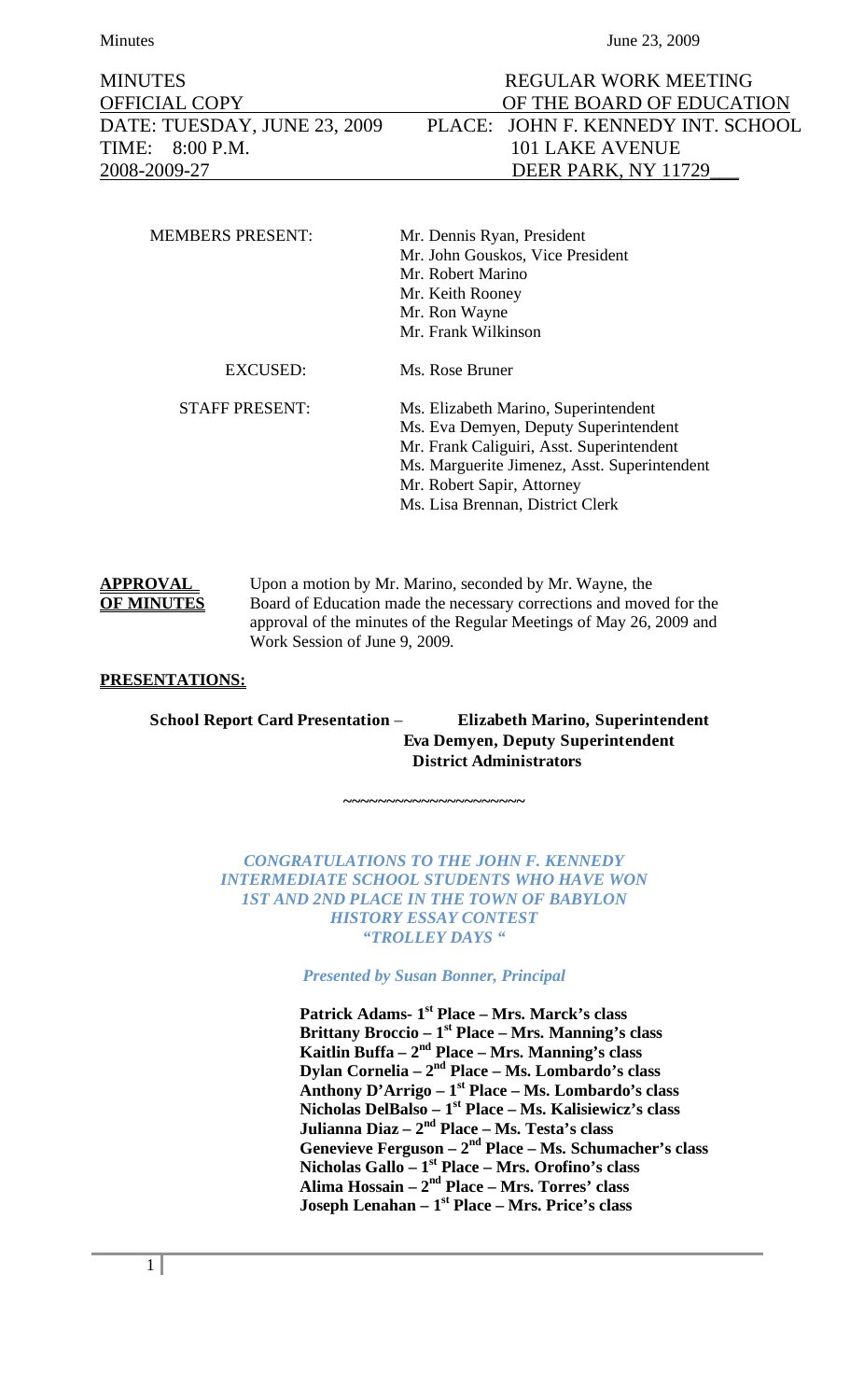**Emily Mahon – 2nd Place – Mrs. Marck's class Anthony McDonough – 2nd Place – Mrs. Price's class Marissa O'Donnell – 2nd Place – Mrs. Orofino's class**  Sarah Parsons - 1<sup>st</sup> Place – Mrs. Schumacher's class **Jessica Radecki – 2nd Place – Ms. Palopoli's class Kayla Reynolds – 1st Place – Mrs. Torres' class Frederick Suarato - 2nd Place – Ms. Kalisiewicz's class Bianca Taipe – 1st Place – Ms. Palopoli Francesca Tavella – 1st Place - Ms. Testa's Aarvin Varghese – 1st Place – Mrs. Amato's class Alexa Wahl – 1st Place – Ms. Baker's class Jessica Wolstedlund – 2nd Place – Mrs. Amato's class Valerie Zappola – 2nd Place – Mrs. Baker's class** 

#### **``````````````````````**

# *CONGRATULATIONS TO JOHN F. KENNEDY STUDENT MICHAEL STRENTA*

*2nd Place Winner / "Be Pool Smart" Poster Contest Sponsored by County Legislator Lou D'Amaro &* 

*Winner of USDAN Scholarship* 

**````````````````** 

*CONGRATULATIONS TO THE HIGH SCHOOL MATH TEAM IN RECEIVING AWARDS FROM THE SUFFOLK COUNTY MATH TEACHERS ASSOCATION SENIOR HIGH MATH LEAGUE 3RD PLACE / DIVISION II ````````````````* 

> *Presented by the Advisors to the Math Team: Belinda McDermott Anthony Cinquemani ```````*

#### **SPECIAL AWARD COUNTY TOP SCORER**  *IKE LEE*

*Mohammed Omair Ahmed Abdul-Samad Mirza Giovanni Appolon Jesus Morello Shafique Arnab Hassan Mujeeb Chaettha Charumaneeroj Hina Mujeeb Pui Lok Chau Umer Majeeb Jose Cisneros Eric Nau Robert Effinger* Ekta Patel *Afrin Howlader Vihita Patel Hui-Hung Hwang Ebne Safi Ike Lee* Karamveer Singh

 *Eric Wuu* 

*CONGRATULATIONS TO THE NATIONAL*

**~~~~~~~~~~**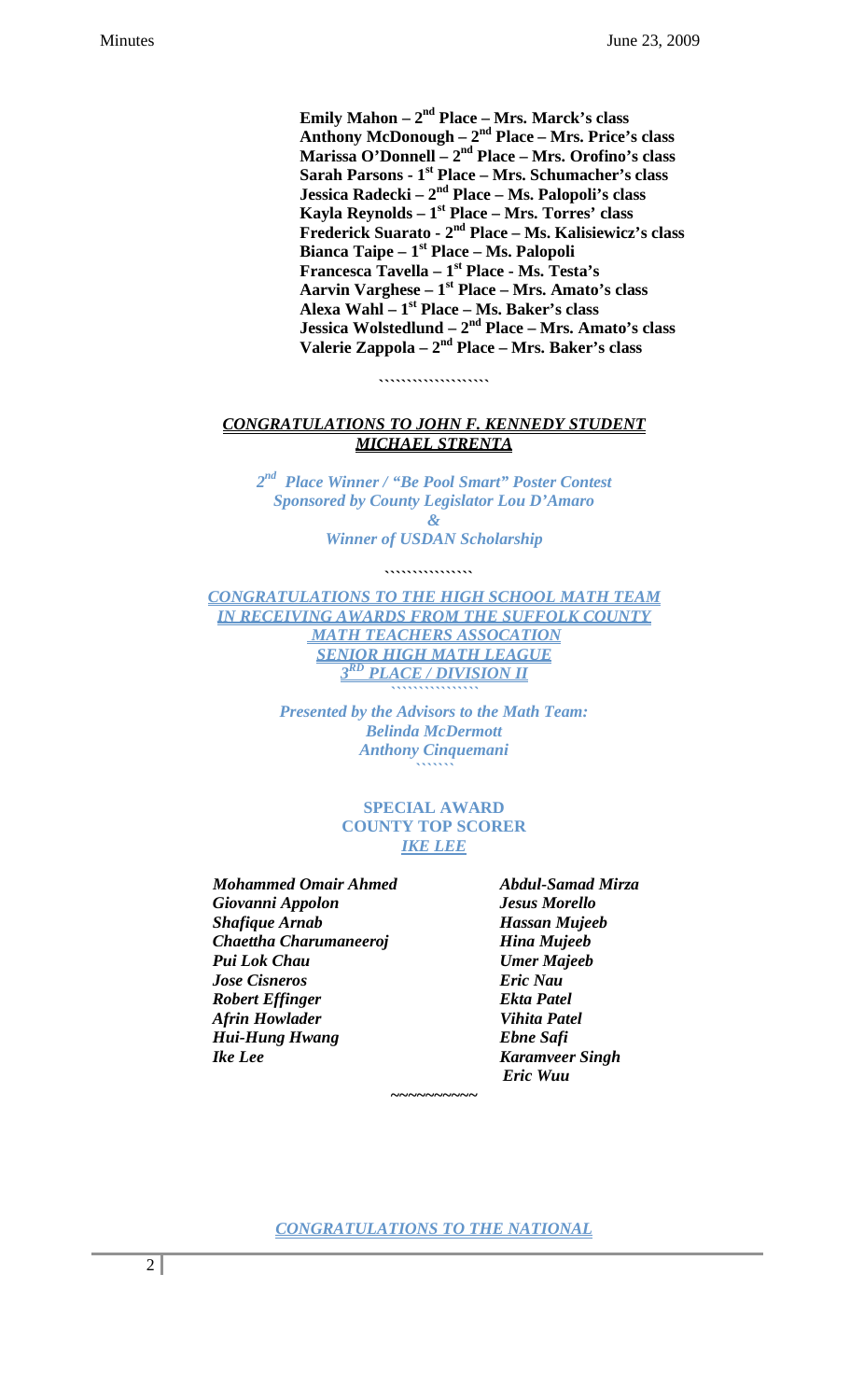#### *FRENCH CONTEST AWARD WINNER– 2009*

*Presented by: Gina Palasciano, Director/World Language & ESL*

*GRADE 7 – LEVEL 01 STUDENTS WHO PLACED IN THE TOP 10 IN SUFFOLK COUNTY*

*Danny Desroches* –  $2<sup>nd</sup>$  place –(Heritage Language)

In addition, *Danny Desroches* – placed 9<sup>th</sup> nationally

*Jasmine Moubariki* - 5<sup>th</sup> place – Heritage Language

*Courtney Brown* – 8<sup>th</sup> place

*Yasameen Saleem* – 8<sup>th</sup> place

*Caroline Herrera* – 9<sup>th</sup> place

*Logan Hewlette* –  $9<sup>th</sup>$  place

*Christopher Perepezko* –  $10^{th}$  place

*CONGRATULATIONS TO THE SPRING TEAMS WITHIN THE DEER PARK ATHLETIC PROGRAM FOR ACHIEVING HONORS:*

*Presented by: Anthony Amesti / District Administrator /Athletics*

# **GIRLS VARSITY LACROSSE Coach: Anthony Saccone**

 **Assistant Coach: Justine Golloub** 

 **This team was awarded the distinction of being recognized as a New York State Scholar Athlete Team, which means they maintained a GPA of 90.0 or better throughout their entire season (11 members required for team award)** 

| <b>Monica White</b>       | <b>ALL COUNTY</b><br><b>SCHOLAR ATHLETE</b><br><b>Under Armour All American Team</b><br><b>National High School Girls Team</b> |
|---------------------------|--------------------------------------------------------------------------------------------------------------------------------|
| <b>Melyssa Matthewson</b> | <b>ALL-COUNTY</b><br><b>National High School Girls Team</b>                                                                    |
| Samantha Friend           | <b>ALL-LEAGUE</b><br><b>SCHOLAR ATHLETE</b>                                                                                    |
| <b>Nina Ragone</b>        | <b>ALL LEAGUE</b><br><b>SCHOLAR ATHLETE</b>                                                                                    |
| <b>Gina Tortorici</b>     | <b>ALL LEAGUE</b><br><b>SCHOLAR ATHLETE</b>                                                                                    |
| Angela Oliveto            | <b>ALL LEAGUE</b>                                                                                                              |

# **Additional Contributing Scholar Athlete Team Members**

*Dominique Chin Desiree Malhado*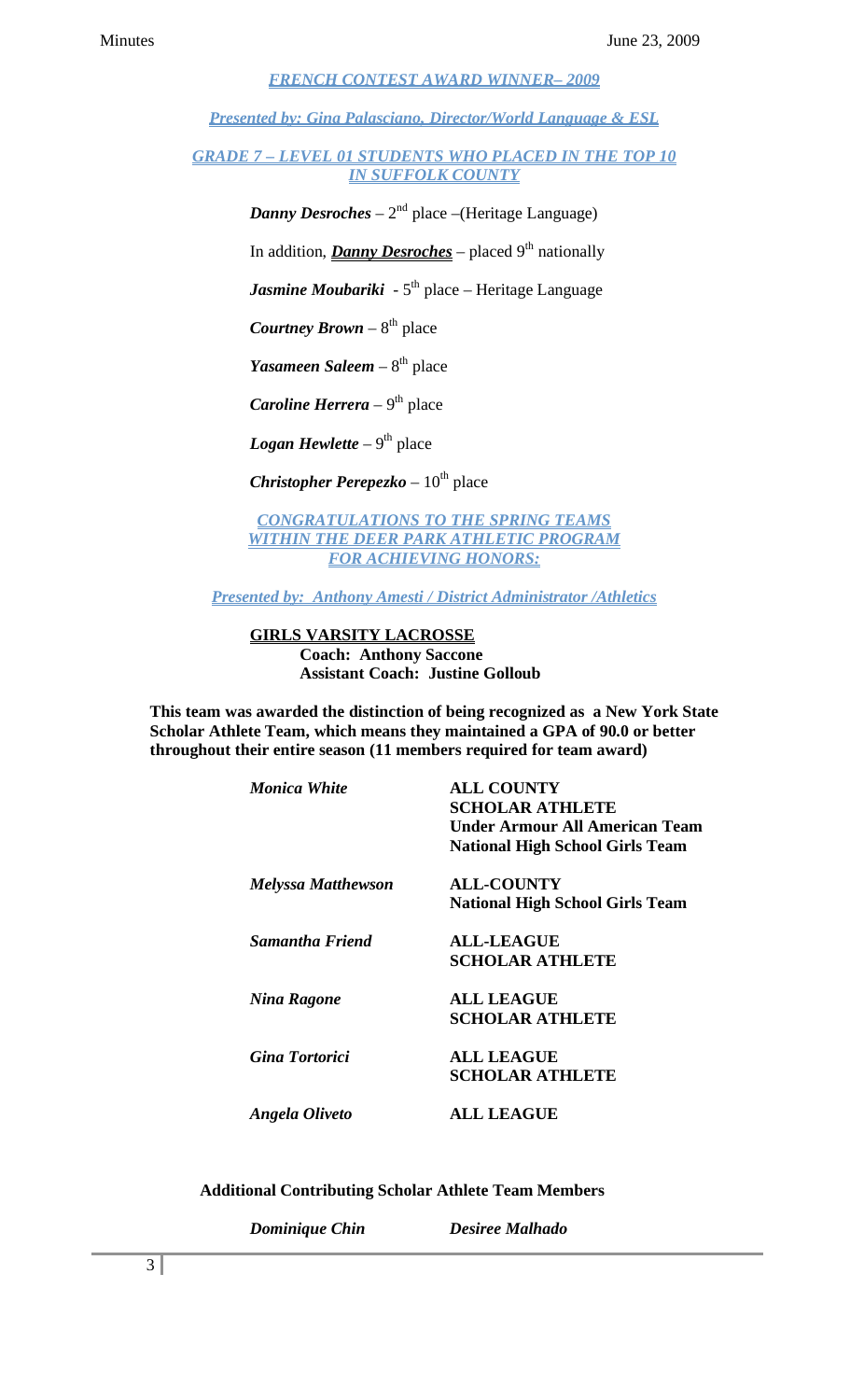*Deanna Ingrassia Lauren Saxon* 

 *Stellar Gim Michelle Monahan Josephine Williams* 

*~~~~~~~~~* 

# **BOYS VARSITY LACROSSE Coach: Brian Tower Assistant Coach: Thomas Zummo**

 **This team was awarded the distinction of being recognized as a New York State Scholar Athlete Team, which means they maintained a GPA of 90.00 or better throughout their entire season (11 members required for team award)** 

| <b>Brian Kavanagh</b> | <b>ALL COUNTY</b><br><b>SCHOLAR ATHLETE</b> |  |
|-----------------------|---------------------------------------------|--|
| <b>Thomas Miele</b>   | ALL LEAGUE                                  |  |

*Thomas Miele* 

# **SCHOLAR ATHLETE**

 **Additional Contributing Scholar Athlete Team Members.** 

*Anthony Ambrosio Dylan Doyle Matthew Betzold Basil Lawson Nicholas DeMonda Michael Muscat* 

 *Christopher Ciuffo Adalberto Montero Cuevas Philip Scarfi* 

#### **BOYS JUNIOR VARSITY LACROSSE Coach: Ian Kryanakis**

*Coach Kryanakis was awarded the honor and title of being Selected by the Suffolk County Lacrosse Coaches Association as Junior Varsity Coach of the Year ~~~~~~~~~~~~* 

#### **GIRLS VARSITY SOFTBALL Coach: John McCaffrey Assistant Coach: Vic Lomonaco**

**This team's performance during the regular season awarded them an appearance in the Suffolk County Playoffs** 

| <b>Marie Racano</b>                             | <b>ALL DIVISION</b>                    |
|-------------------------------------------------|----------------------------------------|
| Alyson Dzierzynski<br><b>Jacqueline D'Aries</b> | <b>ALL LEAGUE</b><br><b>ALL LEAGUE</b> |

 **~~~~~~~~~~** 

*Christina Santare* **ALL LEAGUE** 

 **VARSITY BASEBALL Coach: Ryan Argenziano Assistant Coach: Chris LoPiccolo** 

*David Saldana* **ALL LEAGUE (Academic)**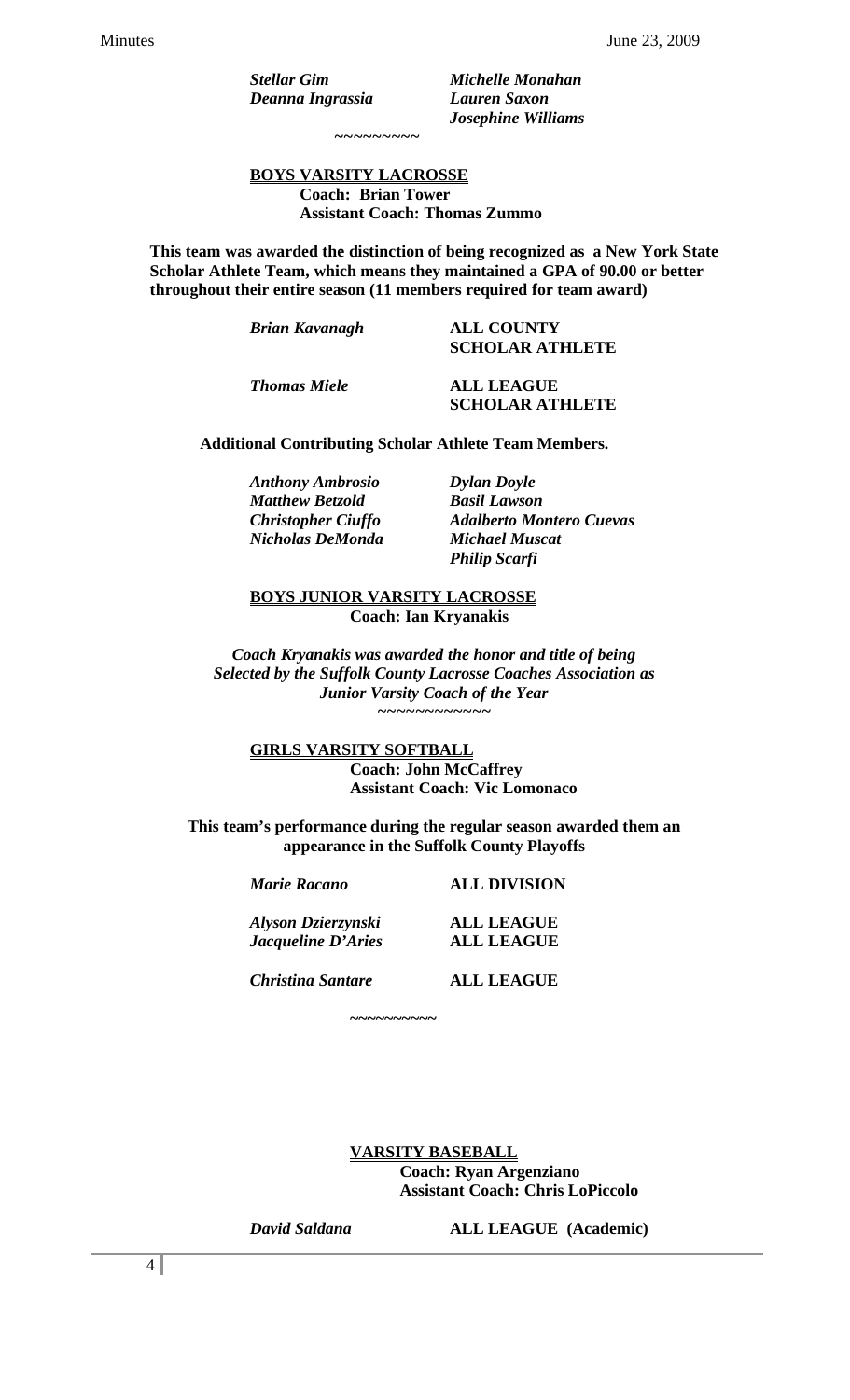| <b>Nicolas Pastore</b> | <b>ALL LEAGUE</b> |
|------------------------|-------------------|
| <b>Thomas Kastelan</b> | <b>ALL LEAGUE</b> |
| Eric Wiener            | <b>ALL LEAGUE</b> |

 **GIRLS SPRING TRACK Coach: Jess Prochilo Assistant Coach: Jennifer Allen** 

 **This team was awarded the distinction of being recognized as New York State Athlete Team, which means they maintained a GPA of 90.00 or better throughout their entire season (12 members required for team award.)** 

 **Contribution Scholar Athlete Team Members:** 

 **~~~~~~~~~** 

| Vivian Abbas           | <b>Kayla Downs</b>      | Gianella James     |
|------------------------|-------------------------|--------------------|
| <b>Sydney Bond</b>     | <b>Kourtney Gardner</b> | Megan Reilly       |
| <b>Helen Chan</b>      | <b>Nicole Goh</b>       | <b>Mehak Salim</b> |
| <b>Catrina Cotrone</b> | <b>Trishell Hines</b>   | Nerissa Williams   |

**BOYS SPRING TRACK Coach: Christopher Kauter Assistant Coach: James Petti** 

 **This team was awarded the distinction of being recognized as New York State Athlete Team, which means they maintained a GPA of 90.00 or better throughout their entire season (12 members required for team award)** 

**This team was also recognized by Section XI as a Suffolk County Sportsmanship Award winner** 

| <b>Matthew Mehl</b>   | <b>ALL LEAGUE</b> |
|-----------------------|-------------------|
| <b>Kevin Martinez</b> | <b>ALL LEAGUE</b> |
| Obiora Amah           | <b>ALL LEAGUE</b> |

 **Contributing Scholar Athlete Team Members** 

| Ahad Arshad               | <b>Jihad Hameed</b>  | Michael Maddaloni       |
|---------------------------|----------------------|-------------------------|
| Ahmel Arshad              | Ka-Chung Hung        | <b>Ronald Marciszyn</b> |
| <b>Andrew Bylicki</b>     | <b>Ian Kowalchuk</b> | <b>Ismaldo Matias</b>   |
| <b>Christian Gonzalez</b> | <b>Brandon Lynch</b> | <b>Michael Soldano</b>  |

#### **BOYS VARSITY SPRING GOLF Coach: David Arkow**

**This team was awarded the distinction of winning the League I Suffolk County Championships for the FIFTH consecutive year. This team's performance during the regular season qualified Deer Park for the Suffolk County Playoffs and sent team member**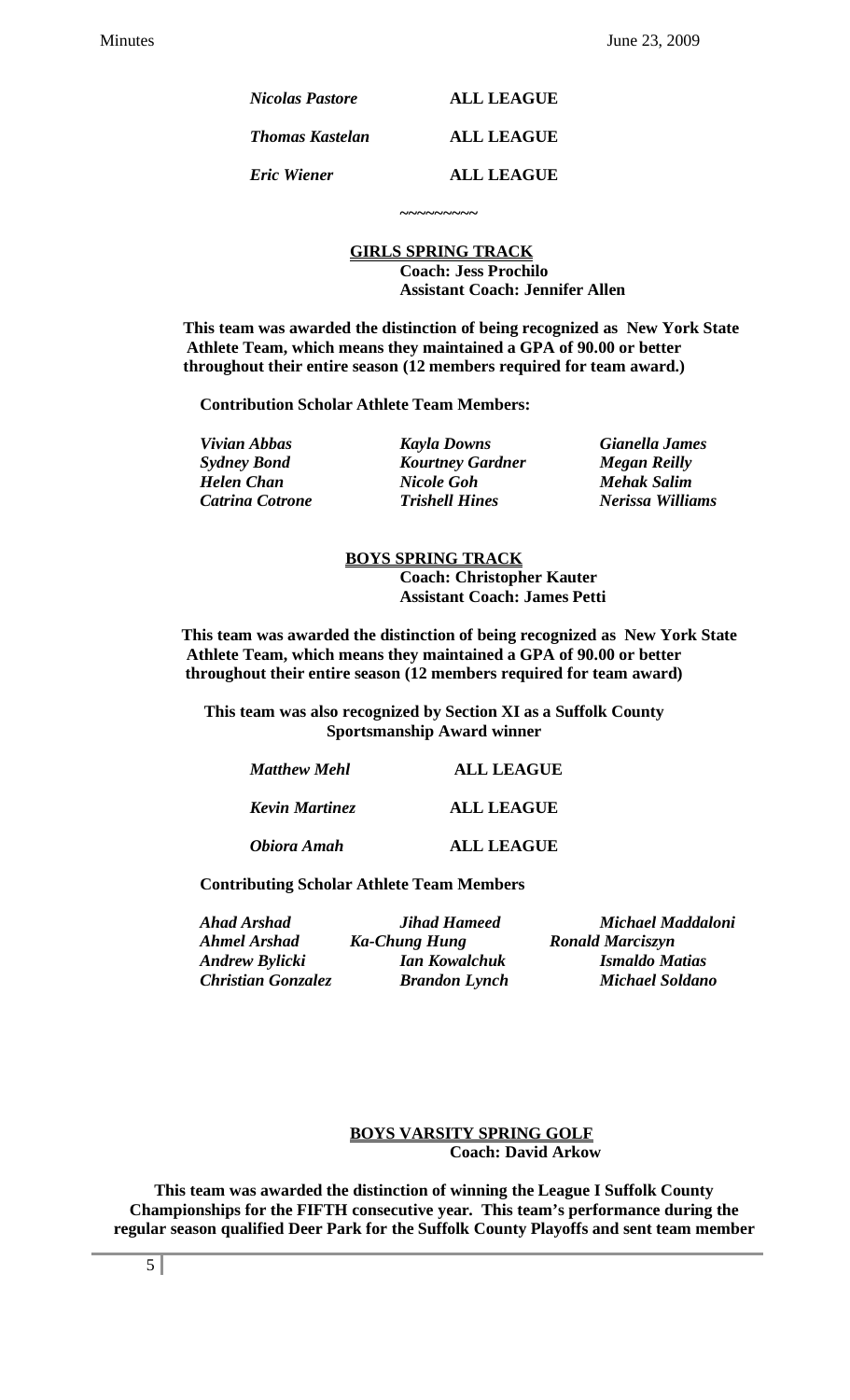*Robert O'Connell* **to the New York State Tournament.** 

*Robert O'Connell* **ALL-STATE TEAM** 

 **ALL COUNTY ALL LEAGUE ALL CONFERENCE** 

*Kyle Morris* **ALL LEAGUE** 

*Gary Calder Christopher Fenchak Joseph Rubino Michael Calder Thomas R. Johnson DJ Ryan* 

 **BOYS JUNIOR VARSITY SPRING GOLF Coach: Alex Mesimeris** 

**This team was recognized by Section XI as a Suffolk County Sportsmanship Award winner** 

*Danyal Ayaz Darren Fenice*<br> *Danyal Ayaz**Darren Fenice***<br>** *Michael Gusm Patrick Cain* **Brian Horne**  *Chaettha Charumaneeroj Christopher Jablonski Blaise Cresciullo Christopher Ottersen* 

 **~~~~~~~~** 

*Michael Gusman* 

 **GIRLS VARSITY GOLF Coach: Gregory Menig** 

**This team was recognized by Section XI as a Suffolk County Sportsmanship Award winner** 

*Alyssa Cavalcante Nacqiah Patterson Melanie Giessen Leanna Rudzinski Katie Harsch Ashley Valerio Jacqueline Walkuski* 

> **BOYS VARSITY TENNIS Coach: Anthony Tannacore Assistant Coach: Dan Ferguson**

**This team was awarded the distinction of being recognized as a New York State Scholar Athlete Team, which means they maintained a GPA of 90.00 or better throughout their entire season (9 members required for team award)** 

 **~~~~~~~~~~~** 

 *George Kellarakos Robert Rotchford Timothy Wong* 

*Janai Clarke Ryan Littman Karamveer Singh Matthew Dunn Alessandro Leo Michael Trivigno* 

*CONGRATULATIONS TO THE 8TH GRADE SOFTBALL TEAM FOR WINNING SECTION XI - TEAM SPORTSMANSHIP AWARD Coach: Keri Schumacher-Inghilterra*

 **Angelina Azzara Taylor Finn Sabrina Riley Navene Al-Mimri Taylor Fishman Laura Santare Michelle Carbone Alicia Legland Ashley Schleicker** 

 **Sydney Bernard Jessica Freely Alexandra Santora**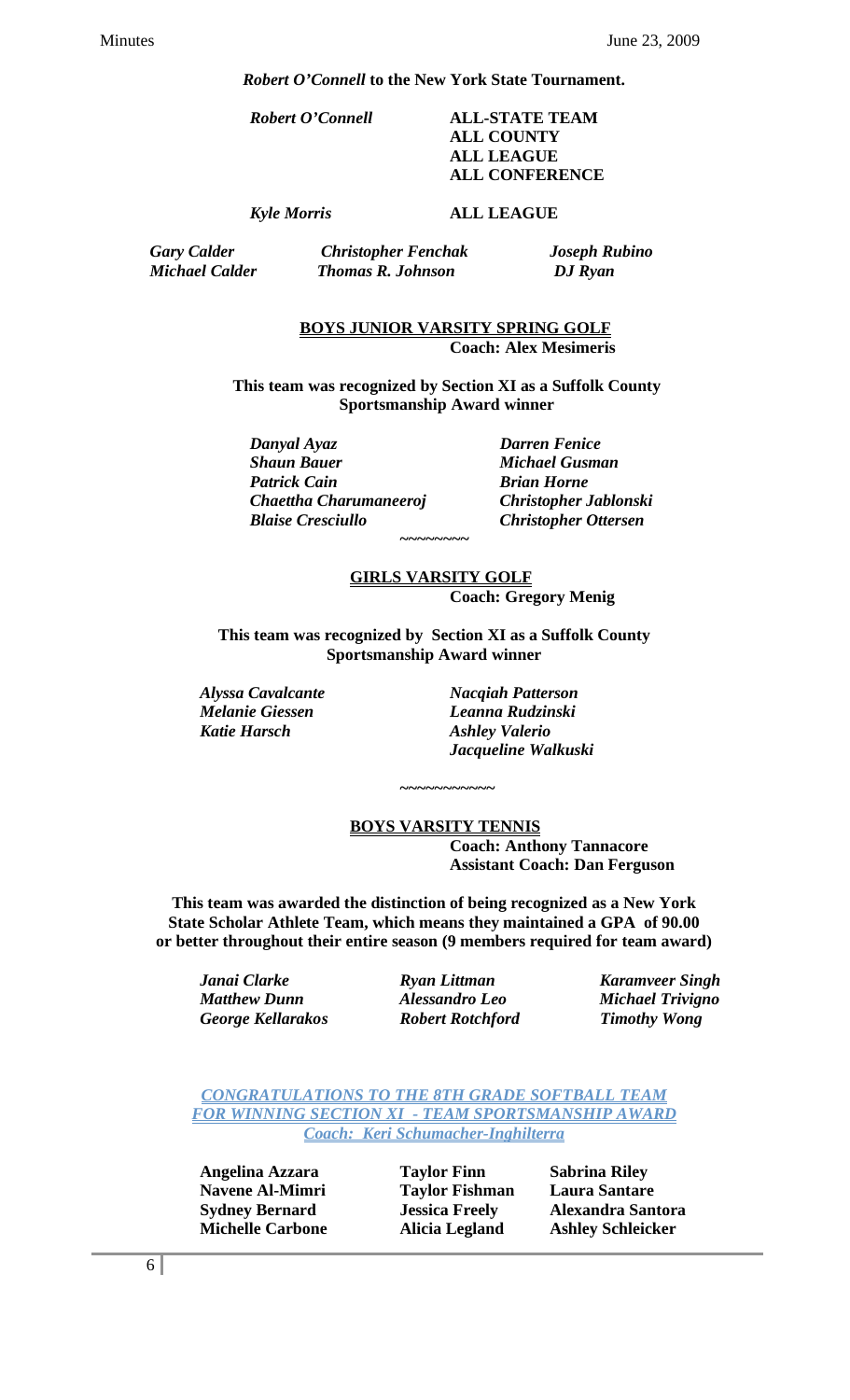| <b>Alexxis Cortes</b><br><b>Rachel Della Ragione</b>                                             |                                                                                                                                                     | <b>Meghan Loeber</b><br><b>Nicole Miele</b>                                             | <b>Arianne Tedeschi</b><br><b>Margaret Vierling</b><br><b>Erica Weaver</b>                                                                                                                                                                                                                                                               |
|--------------------------------------------------------------------------------------------------|-----------------------------------------------------------------------------------------------------------------------------------------------------|-----------------------------------------------------------------------------------------|------------------------------------------------------------------------------------------------------------------------------------------------------------------------------------------------------------------------------------------------------------------------------------------------------------------------------------------|
| <u>NEW BUSINESS:</u>                                                                             |                                                                                                                                                     |                                                                                         |                                                                                                                                                                                                                                                                                                                                          |
| <b>REORGANIZATION</b><br><b>MEETING DATE</b>                                                     | Upon a motion by Mr. Gouskos, seconded by Mr. Wilkinson, the<br>Board of Education unanimously approved the following Resolution:                   |                                                                                         |                                                                                                                                                                                                                                                                                                                                          |
|                                                                                                  |                                                                                                                                                     | Union Free School District shall take place at 6:30 PM on<br>Wednesday, July 15, 2009.  | <b>RESOLVED</b> , that the Re-Organization Meeting for the Deer Park                                                                                                                                                                                                                                                                     |
| <b>BOARD OF ED.</b><br><b>MEETINGS FOR</b>                                                       | Upon a motion by Mr. Rooney, seconded by Mr. Marino, the Board<br>of education unanimously approved the following Resolution:                       |                                                                                         |                                                                                                                                                                                                                                                                                                                                          |
| 2009-2010                                                                                        | RESOLVED, that the attached 2009-2010 Calendar of Meeting Dates<br>for the Board of Education be accepted and adopted by the Board of<br>Education. |                                                                                         |                                                                                                                                                                                                                                                                                                                                          |
| <b>JOINT MUNICIPAL</b><br><b>COOPERATION</b><br><b>BIDDING / WESTERN</b><br><b>SUFFOLK BOCES</b> |                                                                                                                                                     |                                                                                         | Upon a motion by Mr. Gouskos, seconded by Mr. Wilkinson, the<br>Board of Education unanimously approved the following Resolution:                                                                                                                                                                                                        |
|                                                                                                  | Resolution and,                                                                                                                                     |                                                                                         | RESOLVED, that the Deer Park Union Free School District accept the<br><b>Western Suffolk BOCES</b> Joint Municipal Cooperative Bidding                                                                                                                                                                                                   |
|                                                                                                  | BE IT FURTHER RESOLVE D, that this Agreement shall be for a<br>term of (1) year as authorized by General Muncipal Law 119-o.2.j. and                |                                                                                         |                                                                                                                                                                                                                                                                                                                                          |
|                                                                                                  |                                                                                                                                                     | Assistant Superintendent for Business and Operations.                                   | BE IT FURTHER RESOLVED, that this entire Agreement (as attached)<br>shall be executed by the President of the Board of Education and                                                                                                                                                                                                     |
| <b>VEHICLE</b><br><u>DISPOSAL</u>                                                                |                                                                                                                                                     |                                                                                         | Upon a motion by Mr. Marino, seconded by Mr. Rooney, the Board of<br>Education unanimously approved the following Resolution:                                                                                                                                                                                                            |
|                                                                                                  | district, and                                                                                                                                       |                                                                                         | BE IT RESOLVED, that the Board of Education declare the<br>following vehicles to be Obsolete and of no further use to the                                                                                                                                                                                                                |
|                                                                                                  |                                                                                                                                                     | BE IT FURTHER RESOLVED that this administration be<br>of the State Education Department | authorized to dispose of these Vehicles according to the guidelines                                                                                                                                                                                                                                                                      |
| $\bullet$<br>٠<br>$\bullet$                                                                      |                                                                                                                                                     |                                                                                         | Bus #121 1990 – Int. Diesel Vin. # 1HVBBNDP9LH271260<br>Bus #131 1992 - Chev. Gas Vin. #2GBHG31K5N4152791<br>Bus #131 1992 – Chev. Gas Vin. #2GBHG31K8N4152980<br>Bus #136 1994 – Chev. Diesel Vin. # 1GBHG31Y2RF174901<br>Bus #137 1994 – Chev. Diesel Vin. #1GBHG31Y7RF184517<br>Bus #167 1998 – Chev. Diesel Vin. # 1GBHG31F2W1063319 |
| <b>BOARD OF</b><br><b>EDUCATION</b><br><b>POLICIES -</b>                                         |                                                                                                                                                     |                                                                                         | Upon a motion by Mr. Gouskos, seconded by Mr. Wilkinson, the<br>Board of Education unanimously approved the following Resolution:                                                                                                                                                                                                        |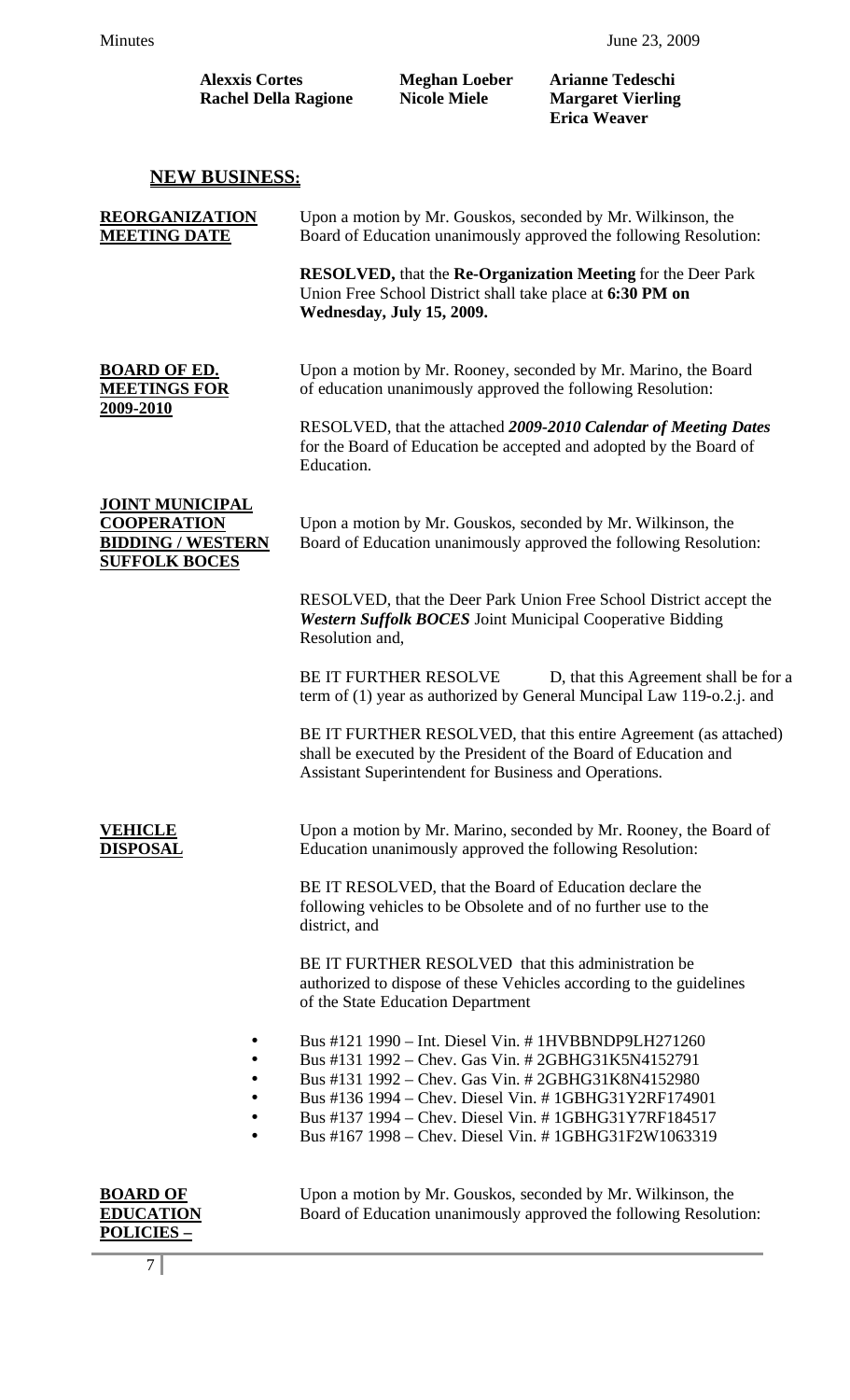BE IT RESOLVED that the Board of Education accept and adopt *the 2nd Reading* of the following policies: and

| <b>POLICY#</b>                                                                   | <b>POLICY NAME</b>                                                                                                                                                                                        |  |  |
|----------------------------------------------------------------------------------|-----------------------------------------------------------------------------------------------------------------------------------------------------------------------------------------------------------|--|--|
| #4321                                                                            | Programs for Students with Disabilities under the                                                                                                                                                         |  |  |
|                                                                                  | <b>IDEA and New York's Education Law Article 89</b>                                                                                                                                                       |  |  |
| #4321.12                                                                         | Use of Time Out Rooms, Physical Restraints and Aversives                                                                                                                                                  |  |  |
| #6690-E                                                                          | <b>Audit Committee Charter</b>                                                                                                                                                                            |  |  |
| #8414.5                                                                          | <b>Alcohol and Drug Testing of Bus Drivers</b>                                                                                                                                                            |  |  |
|                                                                                  | BE IT FURTHER RESOLVED that these policies shall be included as<br>accepted and adopted by the Board of Education and placed in the Board<br>of Education Policy Manual.                                  |  |  |
| <b>ABOLISHMENT</b><br><u>OF POSITION</u>                                         | Upon a motion by Mr. Wayne, seconded by Mr. Marino, the Board<br>of Education unanimously approved the following Resolution:                                                                              |  |  |
|                                                                                  | RESOLVED, that effective June 30, 2009, the position of District<br>Administrator for Instructional Technology is hereby abolished, and                                                                   |  |  |
|                                                                                  | IT IS FURTHER RESOLVED, that the employment of Dr. Jared Bloom,<br>who holds this position at such time, is hereby terminated, effective such<br>date, and                                                |  |  |
|                                                                                  | BE IT FURTHER RESOLVED, that such individual will be placed on a<br>preferred eligibility list pursuant to the requirements of Education Law.                                                             |  |  |
| <b>CREATION OF</b><br><u>ADMINISTRATIVE</u><br><b>POSITION</b>                   | Upon a motion by Mr. Wayne, seconded by Mr. Wilkinson, the Board<br>of Education unanimously approved the following Resolution:                                                                           |  |  |
|                                                                                  | RESOLVED, that the following administrative position is hereby<br>created,                                                                                                                                |  |  |
|                                                                                  | <b>District Administrator for Instructional Technology,</b><br>Data Warehousing and Information Systems, and,                                                                                             |  |  |
|                                                                                  | BE IT FURTHER RESOLVED, that the appointment of Dr. Jared Bloom<br>to this 12-month position shall be effective July 1, 2009 at an annual<br>salary of \$120,000.                                         |  |  |
|                                                                                  |                                                                                                                                                                                                           |  |  |
| <b>THIRD PARTY</b><br><u>ADMINISTRATOR</u><br><u>FITZHARRIS</u><br><b>AGENCY</b> | Upon a motion by Mr. Gouskos, seconded by Mr. Rooney, the<br>Board of Education unanimously approved the following<br>Resolution:                                                                         |  |  |
|                                                                                  | RESOLVED, that the Deer Park Union Free School District<br>approve the contract between Fitzharris Agency and the School<br>District regarding Third Party Administrator for Workers<br>Compensation, and |  |  |
|                                                                                  | BE IT FURTHER RESOLVED, that the President of the Board of                                                                                                                                                |  |  |

Education and President of Fitzharris Agency shall sign this agreement which will be effective from July 1, 2009 to June 30,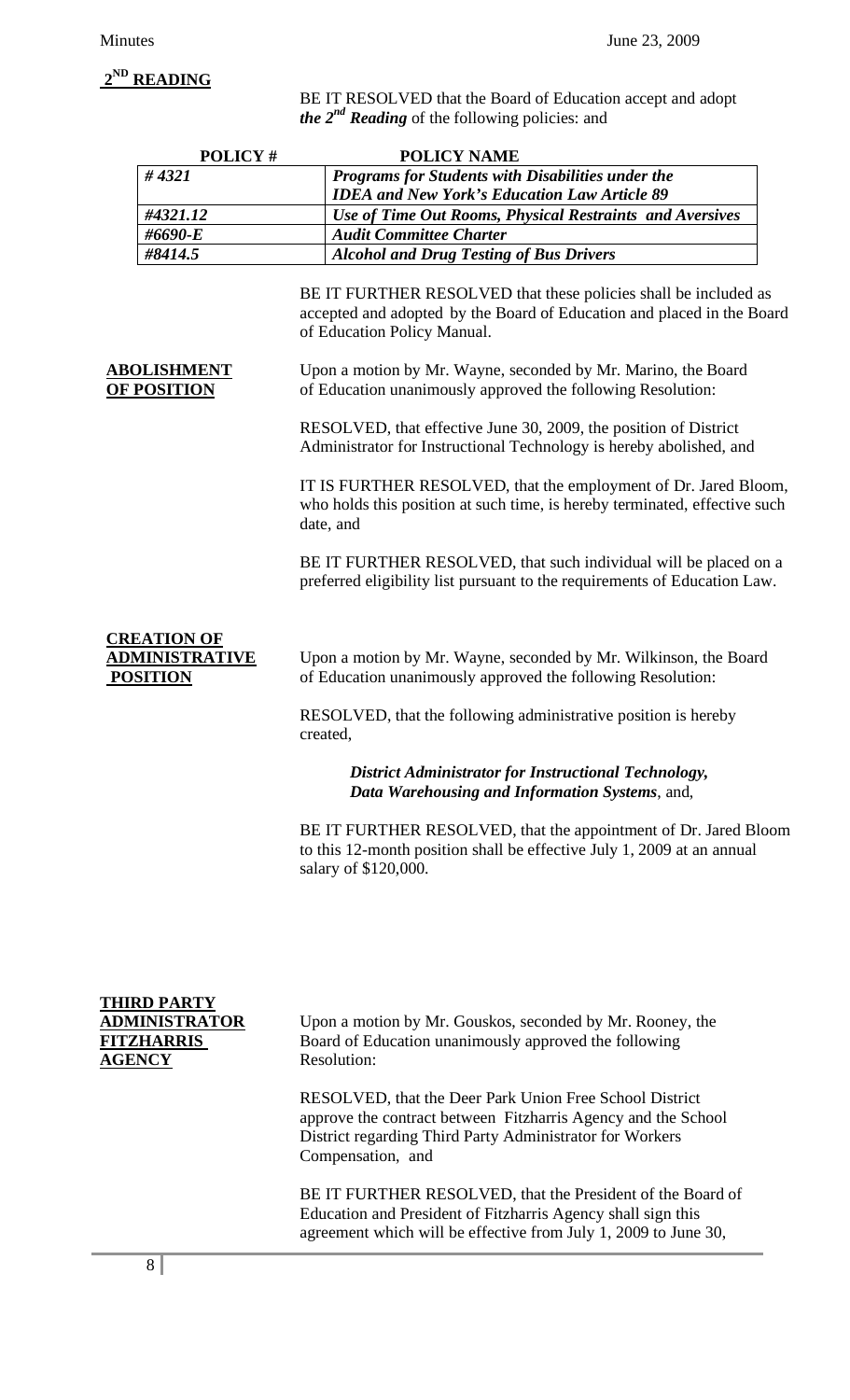|                                                           | 2010 at an annual fee of $$16,000$ , and                                                                                                                                                                                                                                                                                                                   |
|-----------------------------------------------------------|------------------------------------------------------------------------------------------------------------------------------------------------------------------------------------------------------------------------------------------------------------------------------------------------------------------------------------------------------------|
|                                                           | BE IT FURTHER RESOLVED, that this agreement will be<br>on file in the District Clerk's office.                                                                                                                                                                                                                                                             |
| <u> 2008-2009 – </u><br><b>FUNDING</b><br><b>RESERVES</b> | Upon a motion by Mr. Marino, seconded by Mr. Wilkinson, the<br>Board of Education unanimously approved the following<br>Resolution:                                                                                                                                                                                                                        |
|                                                           | BE IT RESOLVED, that the Board of Education hereby approves<br>the transfer of excess bund balance from the 2008-2009 fiscal year<br>to the following reserves:<br><b>Retirement contribution, Workers Compensation, Unemployment</b><br><b>Insurance and Employee Benefit Accrued Liability in an amount</b><br>not to exceed \$700,000 for each reserve. |
| 2009-2010<br><b>BUDGET REVISION</b>                       | Upon a motion by Mr. Gouskos, seconded by Mr. Rooney, the<br>Board of Education unanimously approved the following<br>Resolution:                                                                                                                                                                                                                          |
|                                                           | WHEREAS, Chapter 25 of the Laws of 2009 added new Article 23<br>to the Tax Law which imposes a .34 percent payroll tax upon the<br>wages and compensation paid by most employers within the<br>counties comprising the Metropolitan Commuter Transportation<br>District after the adoption of the 2009-2010 budget, and                                    |
|                                                           | WHEREAS, new Education Law Section 3609-g provides<br>for State reimbursement of this tax to public school<br>districts,                                                                                                                                                                                                                                   |
|                                                           | NOW, THEREFORE,                                                                                                                                                                                                                                                                                                                                            |
|                                                           | BE IT RESOLVED, that the Board of Education authorizes the<br>increase of the 2009-2010 budget in the amount of \$171,600 and<br>increase revenues by \$171,600 to reflect the new tax and related<br>reimbursement.                                                                                                                                       |
|                                                           |                                                                                                                                                                                                                                                                                                                                                            |
| <b>CSEA MEMO-</b><br><b>RANDUM OF</b><br><b>AGREEMENT</b> | Upon a motion by Mr. Wayne, seconded by Mr. Wilkinson,<br>the Board of Education unanimously approved the<br>following Resolution:                                                                                                                                                                                                                         |
|                                                           | RESOLVED, that the Memorandum of Agreement between<br>the Board of Education and the Deer Park Unit of Suffolk<br>Education Local CSEA #870 is hereby ratified, effective<br>from July 1, 2009 to June 20, 2013.                                                                                                                                           |
| <b>RECALL OF</b><br><b>READING</b><br>TEACHER             | Upon a motion by Mr. Wayne, seconded by Mr. Marino,<br>the Board of Education unanimously approved the<br>following Resolution:                                                                                                                                                                                                                            |
|                                                           | RESOLVED, that Mary Dickinson is recalled from the                                                                                                                                                                                                                                                                                                         |
| 9 <sup>1</sup>                                            |                                                                                                                                                                                                                                                                                                                                                            |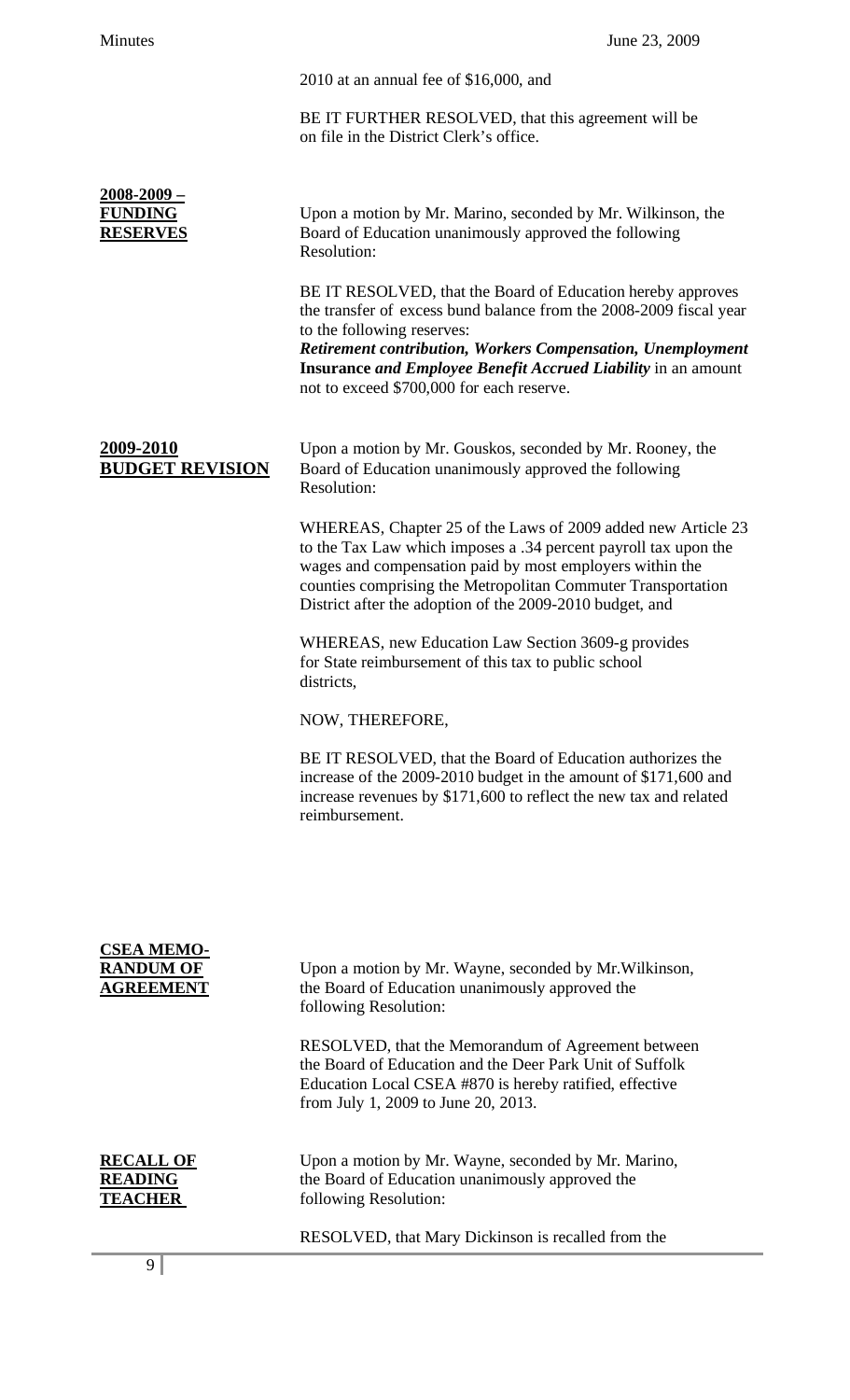preferred eligibility list as a Reading teacher effective July 1, 2009.

**RESCISSION OF** Upon a motion by Mr. Wayne, seconded by Mr. Marino, **TENURE GRANT** the Board of Education unanimously approved the following Resolution: RESOLVED, that the grant of tenure to Mary Dickinson made on May 24, 2007 is hereby rescinded. **APPROVAL OF** Upon a motion by Mr. Rooney, seconded by Mr. Marino, the

**SCHEDULES** Board of Education approved the following schedules

collectively:

# **SCHEDULE 09-BP-692 - SCHEDULE OF BILLS PAYABLE**

| Trust & Agency             | 11 | 5/26/09 | 1,748,959.05 |
|----------------------------|----|---------|--------------|
| Workers' Comp. & Unemploy. | 26 | 5/26/09 | 19,870.57    |
| Federal Fund               | 30 | 5/26/09 | 119,383.89   |
| General Fund               | 35 | 5/26/09 | 2,968,306.85 |
| Capital Fund               | 5  | 6/2/09  | 5,665.48     |
| Cafeteria Fund             | 16 | 6/2/09  | 129,951.22   |
| Federal Fund               | 32 | 6/2/09  | 43,226.38    |
| General Fund               | 37 | 6/2/09  | 1,116,562.46 |
| Workers' Comp & Unemploy.  | 27 | 6/9/09  | 12,647.47    |
| School Lunch               | 17 | 6/16/09 | 100,794.24   |
| Federal Fund               | 34 | 6/16/09 | 15,696.98    |
| General Fund               | 39 | 6/16/09 | 546,158.41   |
|                            |    |         |              |

# **SCHEDULE 09-E-317 - TRANSFER OF BUDGETARY FUNDS**

Explanation of Budgetary Transfer : T33, T34, T35, T36

# **SCHEDULE 09-F-132 / CONTRACTS**

# **SCHEDULE 09-H-06 –HOME TEACHING REGULAR AND SPECIAL EDUCATION (CONFIDENTIAL)**

# **SCHEDULE 09-S-06 – SPECIAL TRANSPORTATION (CONFIDENTIAL)**

# **NON INSTRUCTIONAL**

# **SCHEDULE 09-CS-84 – CHANGE OF SALARY/STATUS (NON-INSTRUCTIONAL)**

 **Kirk Gostkowski**  Districtwide Position: Plant Facilities Administrator Salary: \$116,865 Effective: 7/1/09

# **SCHEDULE 09-NN-373- APPOINTMENTS (NON-INSTRUCATIONAL)**

# **Jo-Anne Filipkowski** District Office **Provisional** – School Purchasing Agent Salary/Step: \$55,000 (Prorated at \$2292 – Step 1)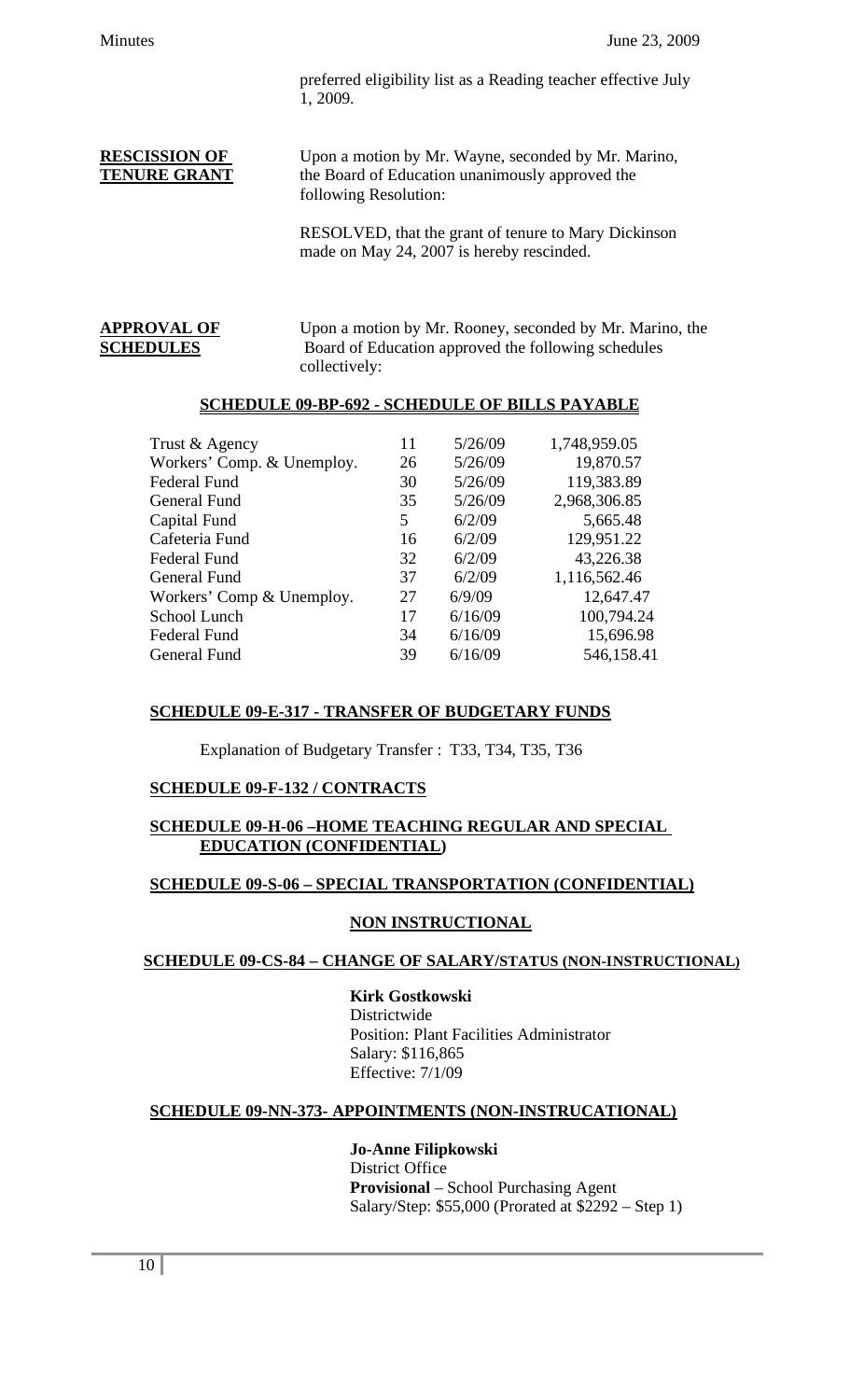#### **SCHEDULE 09-OO-213 – RETIREMENTS, REMOVALS, TERMINATIONS & RESIGNATIONS (NON-INSTRUCTIONAL)**

#### **Lydia DeVito**

District Wide Substitute Clerical Effective: 6/2/09 Resignation: No outstanding obligation to the district

#### **SCHEDULE 09-QQ-132 - LEAVES OF ABSENCE -(NON-INSTRUCTIONAL)**

#### **Spencer Papszycki**

HS/Custodian Effective: 4/24/09-5/25/09 **Change** of Leave of Absence (FMLA)

# **Shindira Kennedy**

JFK/ Clerk Typist **Change to**: 3/13/09-3/25/09 – Maternity Sick Leave FMLA) 3/26/09-6/5/09 – Remainder of FMLA (unpaid) 6/6/09-9/1/09 – Child Rearing Leave (unpaid)

# **SCHEDULE 09-TPA-32 – TEMPORARY ASSIGNMENT (NON-**

 **INSTRUCTIONAL)**

# **Helen Horodnicki**

 HS Summer School Nurse Salary: \$247.91 per day (26 days) Effective: 7/6/09-8/14/09

# **Monique Hornik**

JQA Summer School Nurse Salary: \$211.41 per day (30 days) Effective: 7/6/09-8/6/09

# **Jose Seda**

HS Summer School Security Guard Salary: \$16 / hr. Effective: 7/6/09-8/14/09

# **INSTRUCTIONAL MATTERS**

# **SCHEDULE 09-CSS-23 – CHANGE OF STATUS/SALARY (INSTRUCTIONAL)**

# **Edward Kemnitzer**

From: \$81,435 To: \$82,092 Effective: 9/10/08

#### **Eva Demyen**

From: \$159,000 To: \$166,950 Effective: 7/1/09

#### **Frank Caliguiri**

From: \$152,880 To: \$160,524 Effective: 7/1/09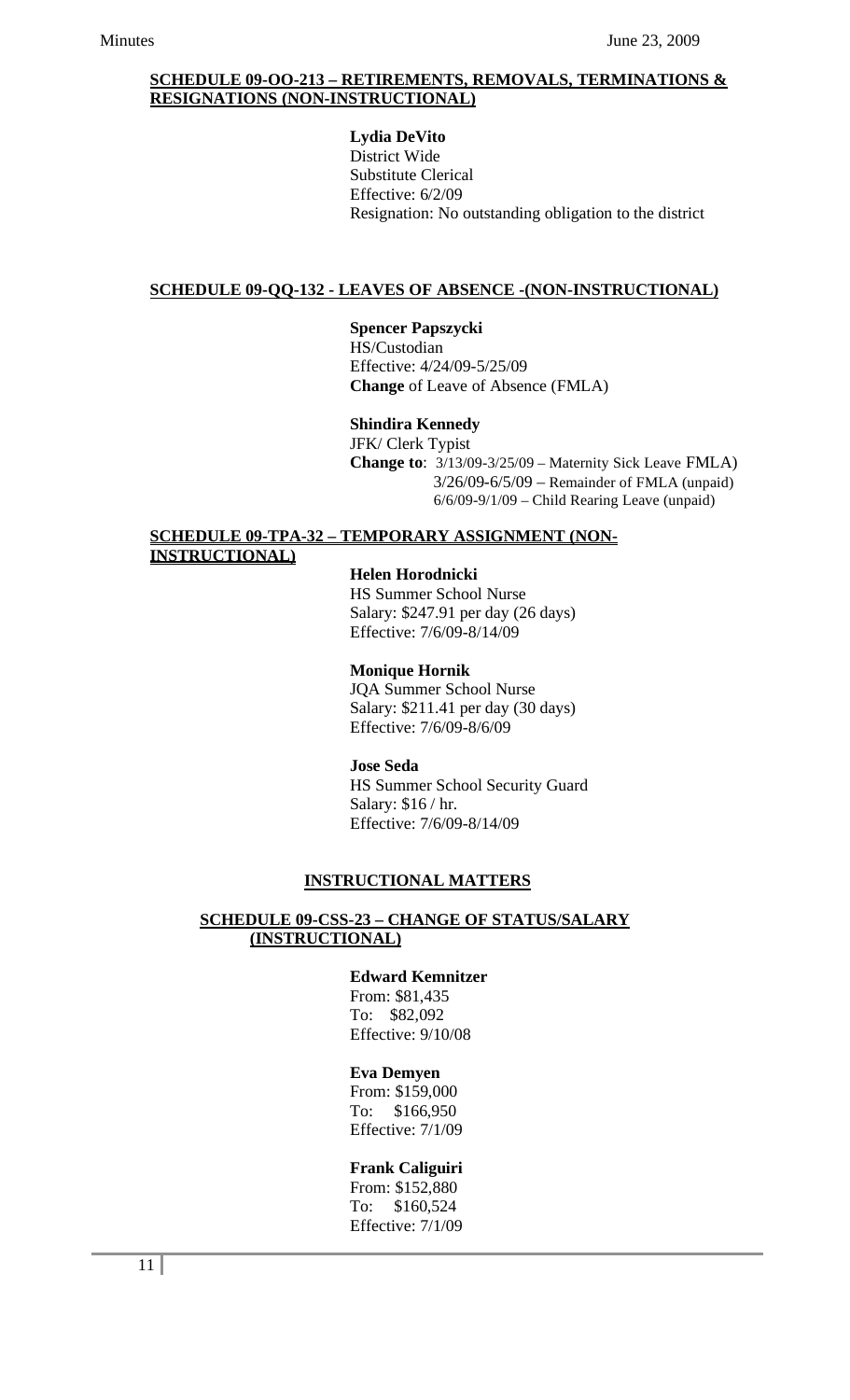**Marguerite Jimenez** From: \$125,000 To: \$140,000 Effective: 7/1/09

# **SCHEDULE 09-L-142 – PART-TIME APPOINTMENTS (INSTRUCTIONAL)**

# **Michael Masullo**

HS Teaching Area: .6 ELA Certification: Initial Salary/Step: \$48,067 (prorated at \$28,840 – BA-Step 1) Effective: 9/1/09-6/30/10 or at the discretion of the Board of Education

#### **SCHEDULE 09-LR-92 – LONG TERM SUBSTITUTE (LR) APPOINTMENTS (INSTRUCTIONAL)**

# **Samara Skolnik**

HS/Long Term Substitute (LR) Teaching Area: ELA Certification: Initial Salary: \$52,894 (prorated at \$15,075) – MA-Step 1 Effective:  $9/1/09 - 11/25/09$  or at the discretion of the Board of Education

# **SCHEDULE 09-N-230 – APPOINTMENTS (INSTRUCTIONAL**)

# **Matthew Griffith**

HS.Probationary Teaching Area: Business Salary/Step: \$55,548 (.6 grant funded) – MA/Step 2 Effective: 9/1/09-8/31/11

# **SCHEDULE 09-NAS-155 - ADMINISTRATIVE/SUPERVISORY APPOINTMENTS (INSTRUCTIONAL)**

# **Celeste Archer**

Probationary/Math/Science Curriculum Associate Robert Frost MS Certification: SBL:Pending Salary: \$89,000 Effective: 8/17/09-8/16/12

# **Tricia Hurlbert**

Elementary: Summer School Principal John Quincy Adams Certification: SDA Salary: \$5,196.00 Effective: 7/6/09-8/6/09

# **Edward Kemnitzer**

Secondary: Summer School Principal High School Certification: SBL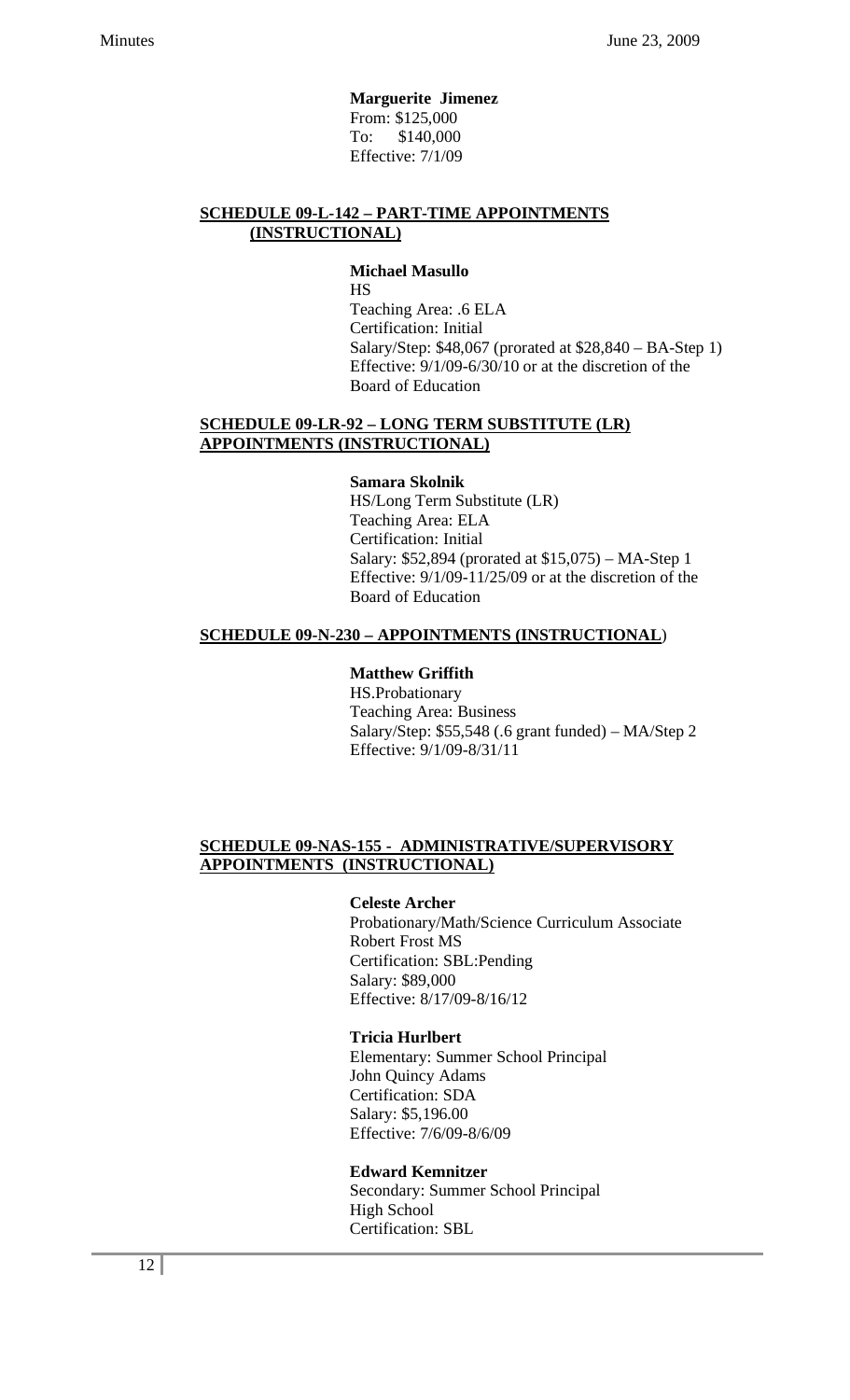Salary: \$9,996.00 Effective: 7/6/09-8/14/09

# **Jared Bloom**

 **Probationary Administrator**  For Instructional Technology Data Warehousing & Information Systems **Districtwide**  Certification: SDA Salary: \$120,000 Effective: 7/1/09-6/30/11

# **SCHEDULE 09-NC-58 – COORDINATOR ASSIGNMENT (INSTRUCTIONAL)**

# **John Heeg**

 **Grant Funded -**Coordinator of Teacher Mentor Program Amount: \$250/month for 10 months Effective: 9/1/09-6/30/10

# **Kara Hanson**

Grant Funded Transition Coordinator Amount: \$3,500 Effective: 9/1/09-6/30/10

# **SCHEDULE 08-NPS-225 – PER DIEM SUBSTITUTES (INSTRUCTIONAL**)

#### **Agron Ceka**

Certification: Initial Per Diem Substitute Salary: \$100/day Effective: 6/1/09

# **Joanne Parkas**

Certification: Pending Per Diem Substitute Salary: \$100/day Effective: 6/10/09

# **Christina O'Hara**

Certification: Pending Per Diem Substitute Salary: \$100/day Effective: 6/17/09

#### **SCHEDULE 09-NS-236-APPOINTMENTS (INSTRUCTIONAL) REGULAR SUBSTITUTES**

#### **Nicole Lanier**

 JFK/Permanent Substitute Certification: Initial Salary: \$115/day Effective: 6/1/09-6/30/09 or at the discretion of the Board of Education

#### **Geraldine Gemmell**

MM/Permanent Substitute Certification: Permanent Salary: \$115/day Effective: 6/8/09-6/30/09 or at the discretion of the Board of Education

#### **Samara Skolnik**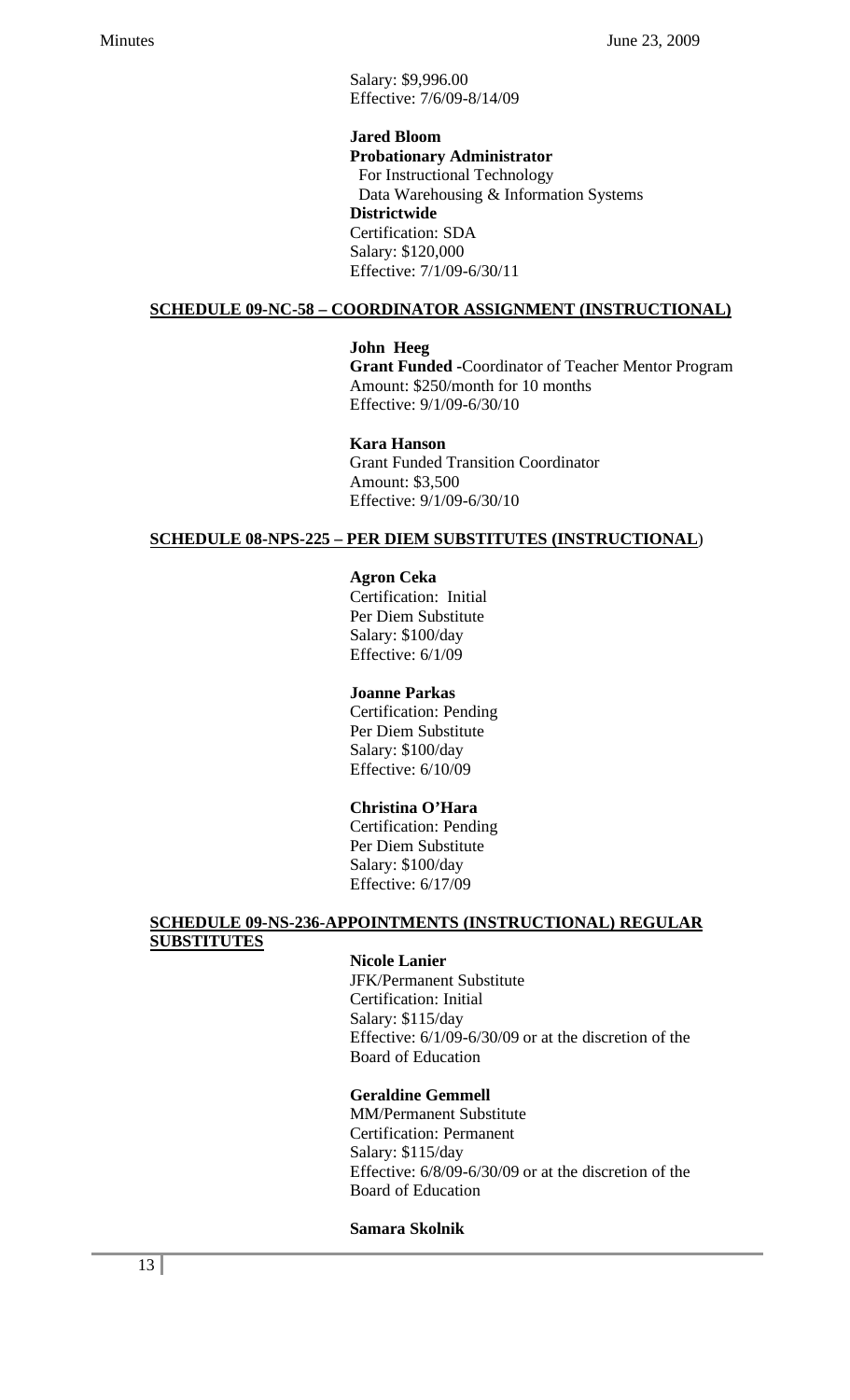HS/Permanent Substitute Certification: Initial Salary: \$115/day Effective: 5/9/09-6/30/09 or at the discretion of the Board of Education

**Maria Bassi** 

JFK/Permanent Substitute Salary: \$115.day Effective: 6/1/09-6/30/09 or at the discretion of the Board of Education

# **Michael Masullo**

 HS/.4 Permanent Substitute Certification: Initial Salary: \$46/day Effective: 9/1/09-6/30/10 or at the discretion of the Board of Education

# **09-NSS-17 – SUMMER SCHOOL SCHEDULE APPOINTMENTS (INSTRUCTIONAL)**

### **HS Summer School Appointments Effective: 7/6/09-8/14/09**

| #<br><b>CLASS</b> #1<br><b>NAME</b> |                | <b>CLASS #2</b>   | <b>SALARY</b>        |           |
|-------------------------------------|----------------|-------------------|----------------------|-----------|
| Bond, Jason                         | 1<br>English 6 |                   | X                    | \$2882.62 |
| Colletti, Peter                     | $\overline{2}$ | Global 9          | Global 9             | \$5404.91 |
| Demyen, Lia                         | 2              | Int. Algebra      | Math 8               | \$5404.91 |
| Jewell, Cindy                       | 2              | Pre-Algebra       | Math 6               | \$5404.91 |
| Kennedy, Amina                      | 2              | English 9/10      | English 9/10         | \$5404.91 |
| Militello, Dean                     | 2              | Special Ed        | Special Ed           | \$5404.91 |
| Moriarty, Mike                      | 2              | English $11/12$   | English $11/12$      | \$5404.91 |
| Paruolo, Richard                    | 2              | Global 10         | Global 10            | \$5404.91 |
| Prahl, Matthew                      | 2              | Special Ed        | <b>Resource Room</b> | \$5404.91 |
| Rafferty, John                      | 2              | <b>US History</b> | Gov't/Economics      | \$5404.91 |
| Regan, Jeanne                       | 2              | Math B            | Geometry             | \$5404.91 |
|                                     |                |                   |                      |           |
| <b>Tassey</b> , Diane               | 2              | Special Ed        | Resource Room        | \$5404.91 |
| <b>Tower</b> , Brian                | 1              | Physical Ed       | X                    | \$2882.62 |
| <b>Tzoumas, Viviane</b>             | 2              | ELA <sub>7</sub>  | ELA <sub>8</sub>     | \$5404.91 |
| Vilardi, Melissa                    | 2              | Pre-Algebra       | Math 7               | \$5404.91 |
| Lefing, Roanne                      | 2              | Librarian         | Librarian            | \$5404.91 |

# **JQA - Elementary Summer School Appointments**

| <b>NAME</b>                      | <b>SCHOOL</b>               | <b>TEACHING</b><br><b>AREA</b> | <b>SALARY</b> | <b>EFFECTIVE</b><br><b>Mon-Thursday</b> |
|----------------------------------|-----------------------------|--------------------------------|---------------|-----------------------------------------|
| Joseph<br><b>Bottino</b>         | <b>JOA</b> Summer<br>School | AIS Teacher                    | \$4,437.25    | $6/7/09 - 8/6/09$                       |
| Debra<br><b>Bradbury</b>         | <b>JQA</b> Summer<br>School | AIS Teacher                    | \$4,437.25    | $6/7/09 - 8/6/09$                       |
| <b>Christine</b><br>Carr         | <b>JQA</b> Summer<br>School | AIS Teacher                    | \$4,437.25    | $6/7/09 - 8/6/09$                       |
| <b>Karen Hyland</b>              | <b>JOA</b> Summer<br>School | AIS Teacher                    | \$4,437.25    | $6/7/09 - 8/6/09$                       |
| Deana LaPlaca                    | <b>JOA</b> Summer<br>School | AIS Teacher                    | \$4,437.25    | $6/7/09 - 8/6/09$                       |
| <b>Mary Moore</b>                | <b>JQA</b> Summer<br>School | AIS Teacher                    | \$4,437.25    | $6/7/09 - 8/6/09$                       |
| <b>Kristen</b><br><b>Noblett</b> | <b>JQA</b> Summer<br>School | AIS Teacher                    | \$4,437.25    | $6/7/09 - 8/6/09$                       |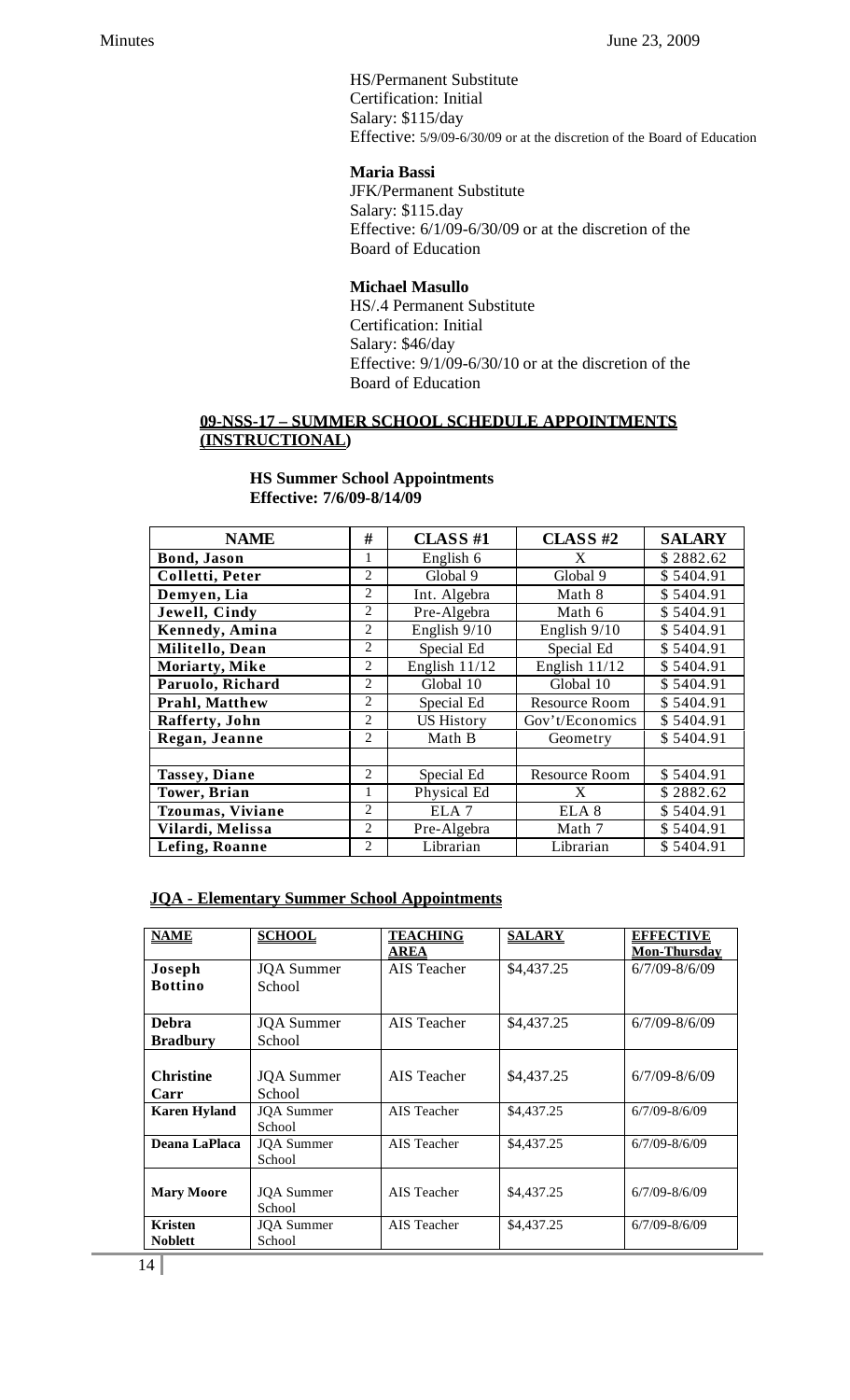| Jason             | <b>JOA</b> Summer | AIS Teacher | \$4,437.25 | $6/7/09 - 8/6/09$ |
|-------------------|-------------------|-------------|------------|-------------------|
| Ranghelli         | School            |             |            |                   |
| Kerri             | <b>JOA</b> Summer | AIS Teacher | \$4,437.25 | $6/7/09 - 8/6/09$ |
| <b>Schumacher</b> | School            |             |            |                   |
| <b>Phyllis</b>    | <b>JOA</b> Summer | AIS Teacher | \$4,437.25 | $6/7/09 - 8/6/09$ |
| Tedeschi          | School            |             |            |                   |

| <b>Michelle</b>               | <b>JOA Summer School</b>           | Self Contained        | \$6,236.44 | 7/6/09-8/14/09                       |
|-------------------------------|------------------------------------|-----------------------|------------|--------------------------------------|
| <b>DiFazio</b>                | Teacher                            |                       |            | Mon - Friday                         |
| <b>Tiffany</b>                | <b>JOA Summer School</b>           | Self Contained        | \$6,236.44 | 7/6/09-8/14/09                       |
| <b>Fasanelli</b>              | Teacher                            |                       |            | <b>Mon</b> - Friday                  |
| <b>Scott Miller</b>           | <b>JOA Summer School</b>           | <b>Self Contained</b> | \$6,236.44 | 7/6/09-8/14/09                       |
|                               | Teacher                            |                       |            | Mon - Friday                         |
|                               |                                    |                       |            |                                      |
| <b>Karen</b><br><b>Harker</b> | <b>JOA/Summer</b><br><b>School</b> | <b>LLI</b> Reading    | \$4,437.25 | 7/6/09-8/6/09<br><b>Mon-Thursday</b> |
| Elaine                        | <b>JOA/Summer</b>                  | <b>School Speech</b>  | \$6,236.44 | 7/6/09-8/14/09                       |
| Herman                        | School                             | <b>Therapist</b>      |            | <b>Mon-Friday</b>                    |

#### **HS Teacher Assistants/Summer School Appointments**

| <b>Mary Burlandi</b> | <b>Summer School HS/</b><br><b>Teaching Asst.</b> | \$19.74/hr  | 7/6/09-8/14/09 |
|----------------------|---------------------------------------------------|-------------|----------------|
| <b>Nancy Cordone</b> | <b>Summer School HS/</b><br><b>Teaching Asst.</b> | \$19.74/hr  | 7/6/09-8/14/09 |
| Vivian D'Agostaro    | <b>Summer School HS/</b><br><b>Teaching Asst.</b> | \$19.74/hr  | 7/6/09-8/14/09 |
| Donna Granelle       | <b>Summer School HS/</b><br><b>Teaching Asst.</b> | \$19.74/hr  | 7/6/09-8/14/09 |
| Angela Macaluso      | <b>Summer School HS</b><br><b>Teaching Asst.</b>  | \$17.50/hr. | 7/6/09-8/14/09 |
| <b>Jeremy Smith</b>  | <b>Summer School HS/</b><br><b>Teaching Asst.</b> | \$15.83/hr. | 7/6/09-8/14/09 |

# **SCHEDULE 09-O-210 – RETIREMENTS, RESIGNATIONS, TERMINATIONS, REMOVALS (INSTRUCTIONAL)**

# **Michael Berish**

Robert Frost / Permanent Substitute Effective: 7/1/09 Termination: No outstanding obligation to the district

#### **Ann Marie Rosselli**

HS/Permanent Substitute Effective: 7/1/09 Termination: No outstanding obligation to the district

#### **Kimberly Rivera**

May Moore / Permanent Substitute Effective: 7/1/09 Termination: No outstanding obligation to the district

#### **Christopher Theodorakis**

Per Diem Substitute Effective: 7/1/09 Termination: No outstanding obligation to the district

#### **Laura Melucci**

RF/Associate Principal for Curriculum Instruction & Assessment Effective: 8/15/09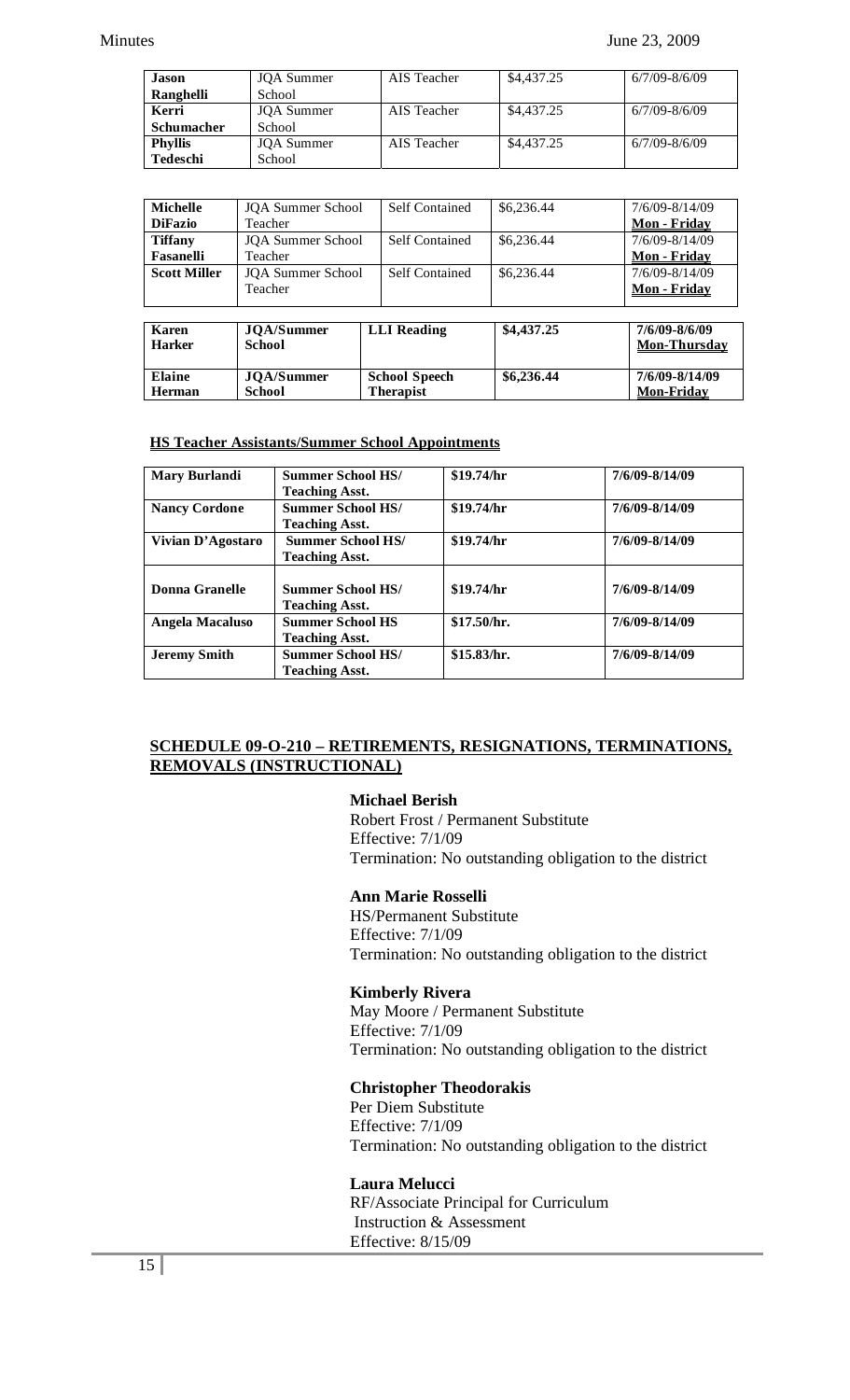Resignation: No outstanding obligation to the district

#### **Lynda Adams**

Principal/Abraham Lincoln School Effective: 7/3/09 Resignation: No outstanding obligation to the district

# **SCHEDULE 09-Q-207 LEAVES OF ABSENCE (INSTRUCTIONAL)**

#### **Karen Acquilino**

May Moore/Speech Effective: 6/6/09-6/30/09 Extension of Sick Leave of Absence

#### **Jaime Lalli-Kraus**

May Moore / Elementary Effective: 6/8/09-6/30/09 -Maternity Sick Leave (FMLA) 9/1/09-6/30/10 – Child Rearing Leave

# **Mary Redden**

JQA/Special Education Effective: 9/1/09-6/30/10 Child Rearing Leave

#### **Wendy Massaro**

JFK/Elementary Effective - Change to: 4/27/09 – 6/30/09 Maternity Sick Leave (FMLA**)** 

#### **Melissa Price**

JFK/Elementary Effective: 6/15/09-6/30/09 Maternity Sick Leave (FMLA)

# **Karen Mannale**

JFK/Teaching Assistant Effective: 5/26/09-6/26/09

# **SCHEDULE09-TTPA-64 – TEMPORARY ASSIGNMENT (INSTRUCTIONAL)**

#### **Mary Reynolds**

DW/Grant Funded Special Education Programs Manager for CPSE, 611 & 619 Grants Salary: \$4,000 Effective: 9/1/09-6/30/10

**RECEIPT OF** Upon a motion by Mr. Wayne, seconded by Mr. Rooney, the **SCHEDULES** the Board of Education approve the following schedules collectively:

#### **SCHEDULE 07-A-362 - TREASURERS REPORT AND COMPUTER RUN**

**Statement of Revenues** General Fund – May Federal Fund – May School Lunch Fund – May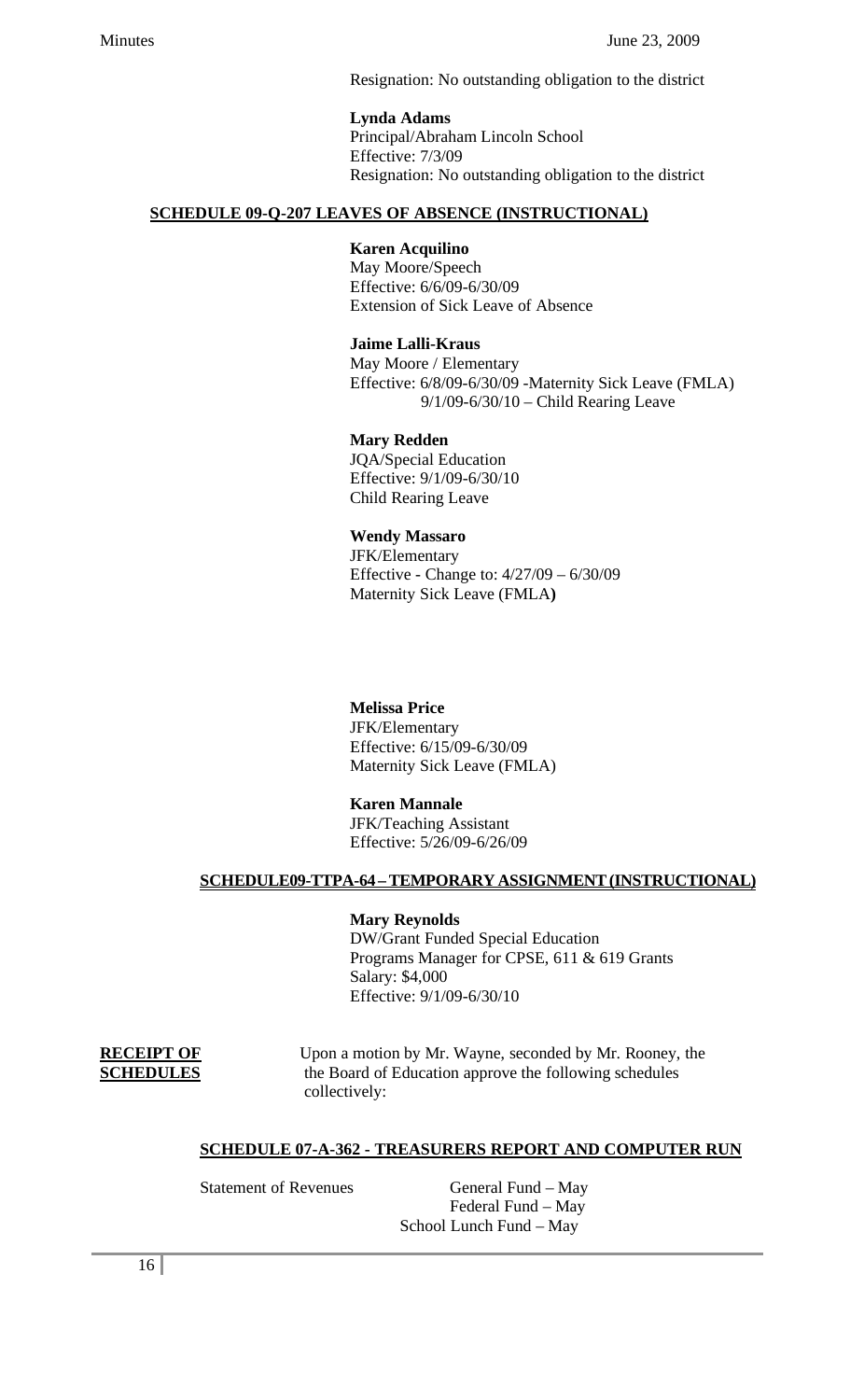Treasurer's Report May Cash Flow May

 Check Listing of Numbers May 15, 2009 –May 28, 2009 May 29, 2009 – June 11, 2009

# **SCHEDULE 07-B-692- APPROPRIATION OF BUDGET STATUS REPORT**

| Appropriation Budget Status Report - General Fund - May |                                                 |                       |
|---------------------------------------------------------|-------------------------------------------------|-----------------------|
|                                                         | Capital                                         | May - Regular Capital |
|                                                         |                                                 | <b>Bond Capital</b>   |
|                                                         | Federal Fund - May                              |                       |
|                                                         | School Lunch Fund - May                         |                       |
| Extra Classroom Activities Fund -                       | May (High School)<br>April (RFMS)<br>May (RFMS) |                       |

Trial Balance: General Fund

 School Lunch Workers' Comp & Unemployment Federal Fund Capital Projects Trust & Agency Private Purpose Trust Flexible Benefits

**HEARD**

**PUBLIC BE** No residents signed up to speak

**Concerns, Comments, Questions - Board of Education**

• Summer Camps approved

**ADJOURNMENT** Upon a motion by Mr. Gouskos, seconded by Mr. Rooney, the Board of Education adjourned at 9:15 p.m.

Respectfully submitted,

 Lisa Brennan District Clerk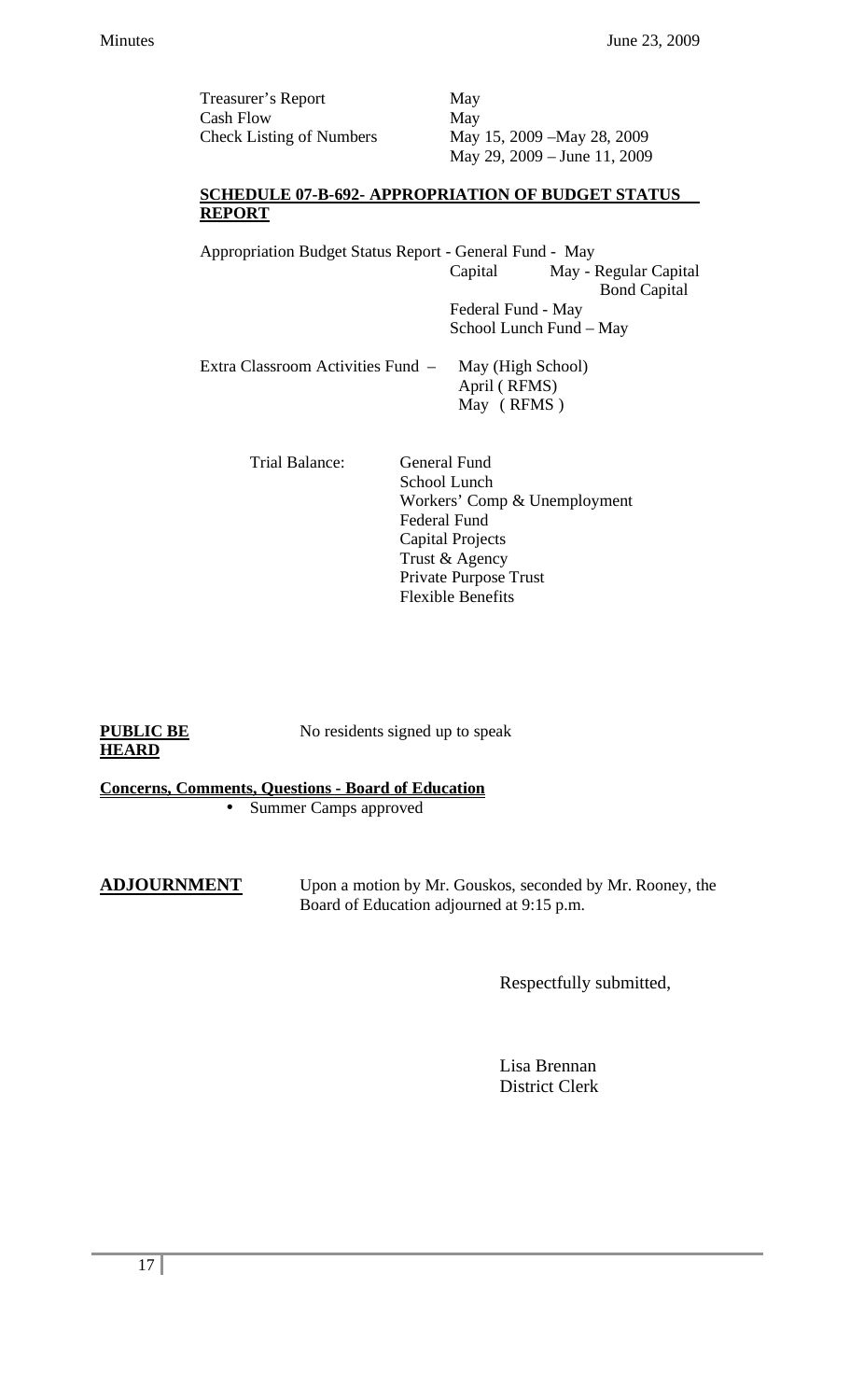18